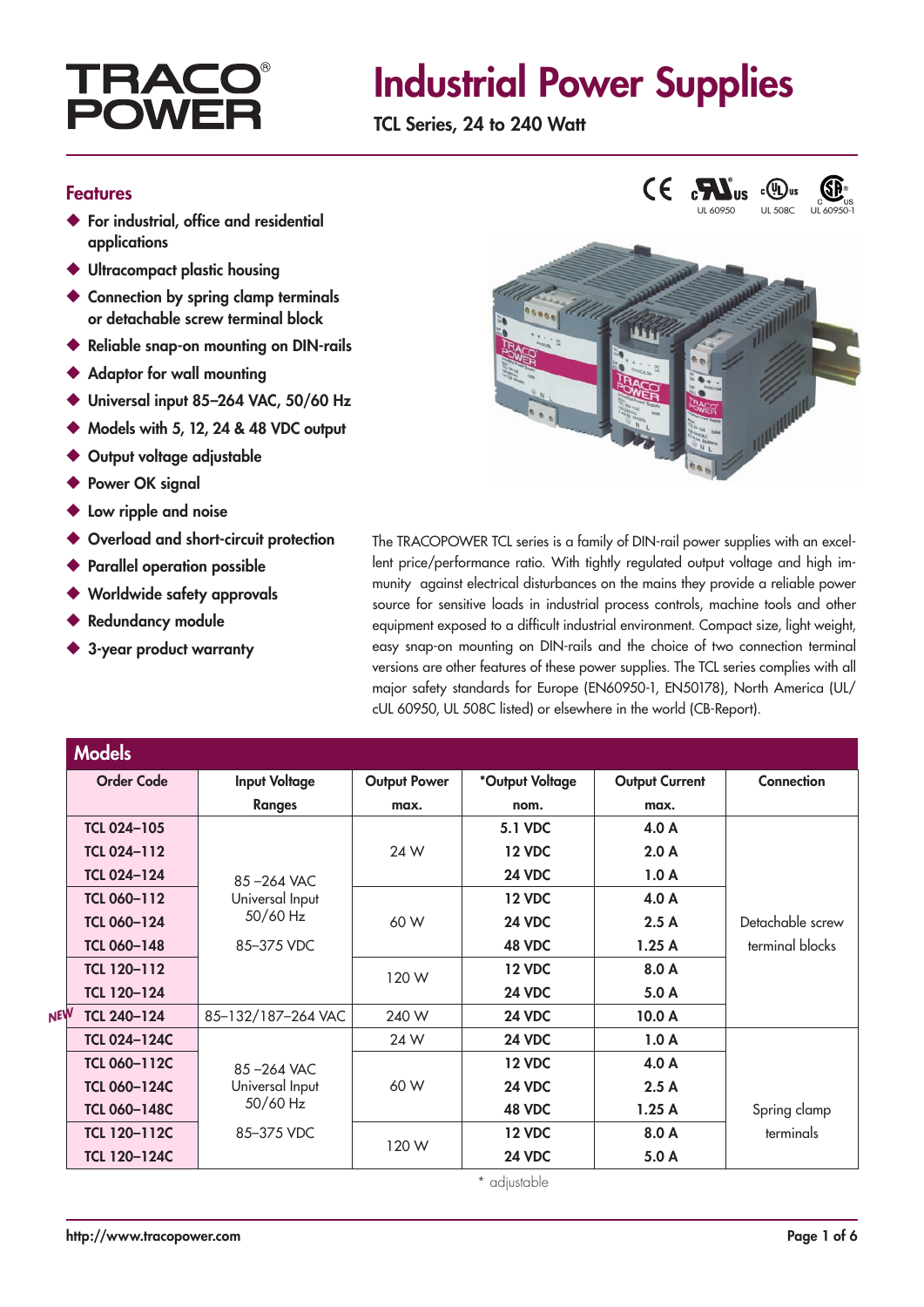# **TRACO<sup>®</sup>**<br>POWER

### Industrial Power Supplies TCL Series 24 to 240 Watt

| <b>Input Specifications</b>                                                                    |                                                                                                               |                                                                           |                                                                                                                           |                                                                                                                                   |  |
|------------------------------------------------------------------------------------------------|---------------------------------------------------------------------------------------------------------------|---------------------------------------------------------------------------|---------------------------------------------------------------------------------------------------------------------------|-----------------------------------------------------------------------------------------------------------------------------------|--|
| Input voltage range<br>TCL 240 model:                                                          |                                                                                                               |                                                                           | 85-264 VAC/85-375 VDC<br>85-132/187-264 VAC autoselect (no DC input)                                                      |                                                                                                                                   |  |
| Output derating                                                                                | - at operation between 8593 VAC/85130 VDC                                                                     |                                                                           | 15% for TCL 060 & TCL 120<br>30% for TCL 024-105                                                                          | 20% for TCL 024-112 & TCL 024-124 & TCL 240                                                                                       |  |
| Input frequency                                                                                |                                                                                                               |                                                                           | 47-63 Hz                                                                                                                  |                                                                                                                                   |  |
| Harmonic limits                                                                                |                                                                                                               |                                                                           | EN 61000-3-2, Class A                                                                                                     |                                                                                                                                   |  |
| Input current at full load (typ.) (115 VAC / 230 VAC)                                          | TCL 24 models: 0.35 A / 0.2 A<br>TCL 60 models:<br>TCL 120 models:<br>TCL 240 model: 3.3 A / 1.7 A            | 1.2 A / 0.6 A<br>2.0 A / 1.0 A                                            |                                                                                                                           |                                                                                                                                   |  |
|                                                                                                | Recommended circuit breaker (characteristic C or slow blow fuse)                                              |                                                                           | 5.0 A                                                                                                                     |                                                                                                                                   |  |
| <b>Output Specifications</b>                                                                   |                                                                                                               |                                                                           |                                                                                                                           |                                                                                                                                   |  |
| Output voltage adjustable range<br>(potentiometer on frontpanel)                               | 5.1 VDC model: 5.0 - 5.25 VDC<br>24 VDC models:<br>48 VDC models: 48 - 56 VDC                                 | 12 VDC models: 12 - 15 VDC (12 - 16 VDC for TCL 024-112)<br>$24 - 28$ VDC |                                                                                                                           |                                                                                                                                   |  |
| Output regulation (10 to 90% load variation)                                                   |                                                                                                               |                                                                           | 2.5 % (1 % for TCL 60-112)                                                                                                |                                                                                                                                   |  |
| Ripple and noise (20MHz bandwidth)                                                             |                                                                                                               |                                                                           | <50 mV pk-pk                                                                                                              |                                                                                                                                   |  |
| Electronic short circuit protection                                                            |                                                                                                               |                                                                           | current limitation at 120 % typ.<br>(constant current, automatic recovery<br>TCL 24 models: foldback, automatic recovery) |                                                                                                                                   |  |
| Parallel operation                                                                             |                                                                                                               |                                                                           | (not for TCL 240-124)                                                                                                     | output current characteristic suitable for<br>parallel operation of max. 5 units                                                  |  |
| 5.1 VDC model:<br>Overvoltage protection, trigger point<br>12/24 VDC models:<br>48 VDC models: |                                                                                                               |                                                                           | $<$ 6.5 VDC<br>$<$ 40 VDC<br>$<$ 60 VDC                                                                                   |                                                                                                                                   |  |
| Hold-up time (115 VAC / 230 VAC)                                                               |                                                                                                               |                                                                           | min. 15 ms / min. 125 ms                                                                                                  |                                                                                                                                   |  |
| Power OK signal (TCL 60 & TCL 120 only)<br>12 VDC models:                                      |                                                                                                               |                                                                           | trigger<br>point<br>>11V<br>24 VDC models: >22V<br>48 VDC models: >44V                                                    | output signal<br>(reference to - Vout)<br>11.0 V ±1.0 V / 60 mA max.<br>22.0 V ± 2.0 V / 30 mA max.<br>44.0 V ±4.0 V / 15 mA max. |  |
| <b>General Specifications</b>                                                                  |                                                                                                               |                                                                           |                                                                                                                           |                                                                                                                                   |  |
| Temperature ranges                                                                             | - Operating<br>- Storage (non operating)                                                                      |                                                                           | $-10^{\circ}$ C to $+70^{\circ}$ C max.<br>$-25^{\circ}$ C to $+85^{\circ}$ C                                             |                                                                                                                                   |  |
| Temperature derating                                                                           | - at 187264 VAC or 265375 VDC operation<br>- at 93132 VAC or 130187 VDC operation<br>- at 85130 VDC operation |                                                                           | 1.7 %/K above 50°C<br>1.1 %/K above 40°C<br>1.3 %/K above 30°C                                                            |                                                                                                                                   |  |
| Humidity (non condensing)                                                                      |                                                                                                               | 95 % rel. H max.                                                          |                                                                                                                           |                                                                                                                                   |  |
| Temperature coefficient                                                                        |                                                                                                               |                                                                           | 0.02 %/K                                                                                                                  |                                                                                                                                   |  |
| Switching frequency                                                                            |                                                                                                               |                                                                           | 55 - 180 kHz depending on load<br>(frequency modulation)                                                                  |                                                                                                                                   |  |
| Efficiency                                                                                     |                                                                                                               |                                                                           | 88 % typ.                                                                                                                 |                                                                                                                                   |  |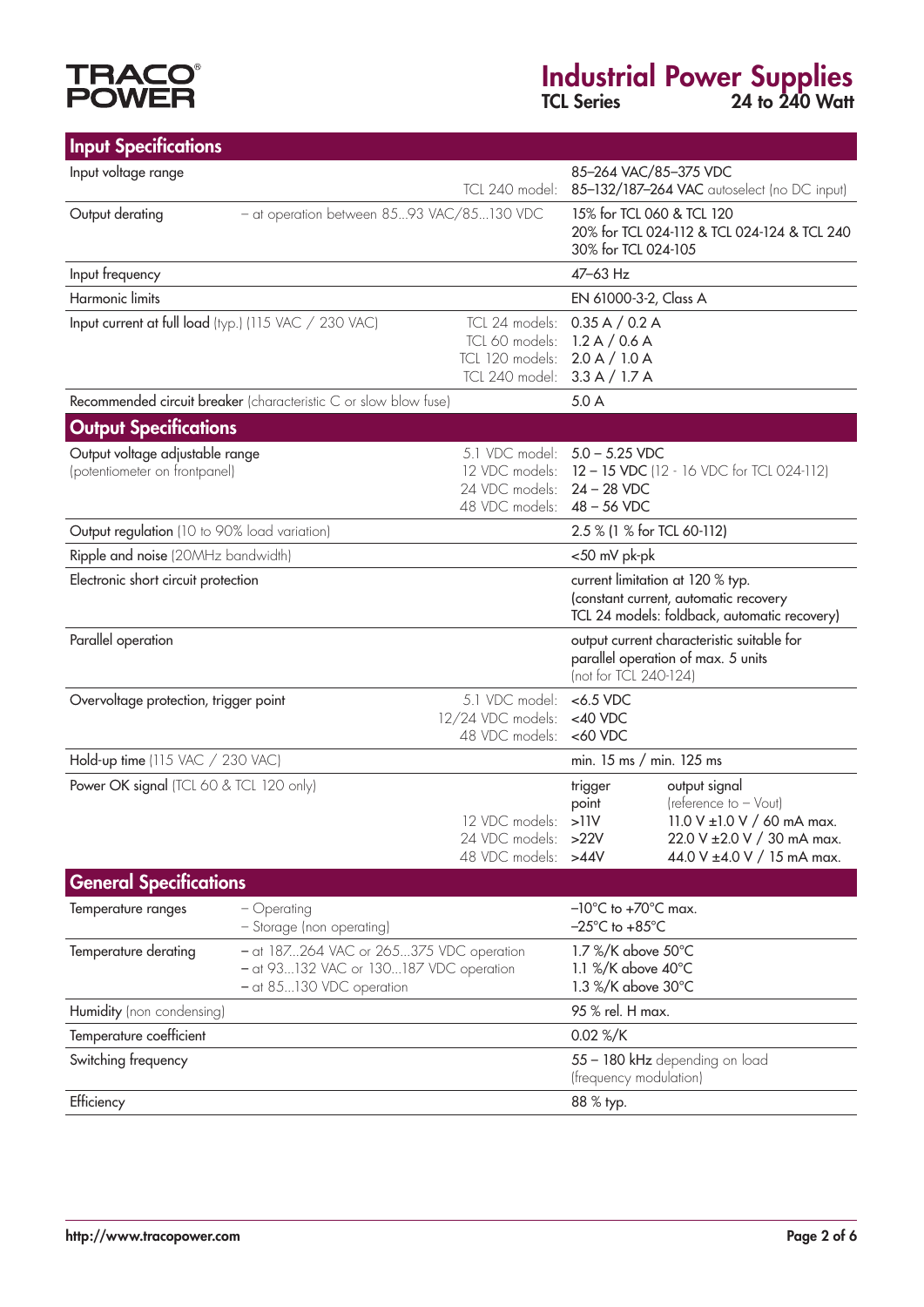# **TRACO<sup>®</sup>**<br>POWER

### Industrial Power Supplies

TCL Series 24 to 240 Watt

| <b>General Specifications</b>                                  |                                                                          |                                                           |                                                                                                                                          |
|----------------------------------------------------------------|--------------------------------------------------------------------------|-----------------------------------------------------------|------------------------------------------------------------------------------------------------------------------------------------------|
| Reliability, calculated MTBF @ 25°C<br>(according to IEC-1709) |                                                                          | TCL 24 models: > 2.68 Mio h<br>TCL 60 models: >2.94 Mio h | TCL 120 models: >1.62 Mio h (TCL 240 tbd.)                                                                                               |
| Safety standards                                               |                                                                          |                                                           | IEC 60950-1, EN 60950-1 (output SELV),<br>UL 60950-1, UL 508, EN 50178,<br>EN 60204, EN 61558-2-8.<br>- NEC class 2 (TCL 60 models only) |
| Safety approvals                                               | $-CB$ report                                                             |                                                           | IEC 60950-1<br>www.tracopower.com/products/tcl_cb.pdf                                                                                    |
|                                                                | - UL approval                                                            |                                                           | www.ul.com -> certifications<br>UL 508C listed, CSA C22.2 No. 14<br>File E210002 (TCL 024 and TCL 240 pending)                           |
|                                                                | - UL approval                                                            |                                                           | www.ul.com -> certifications<br>UL 60950, File E181381 (except TCL 240)                                                                  |
|                                                                | - CSA certification                                                      |                                                           | UL 60950-1, CSA 60950-1-03<br>www.tracopower.com/products/tcl_csa.pdf                                                                    |
|                                                                | $- BG$ certification                                                     |                                                           | www.tracopower.com/products/tcl240_csa.pdf<br>IEC 60950-1-03<br>www.tracopower.com/products/tcl_bg.pdf                                   |
|                                                                | Electromagnetic compatibility (EMC), emissions                           |                                                           | EN 61000-6-3                                                                                                                             |
|                                                                | Electromagnetic compatibility (EMC), immunity<br>- Voltage sag inmmunity |                                                           | EN 61000-6-2<br>www.tracopower.com/products/TCL_SemiF47.pdf                                                                              |
| Safety class                                                   |                                                                          |                                                           | degree of protection class 1                                                                                                             |
| Case protection                                                |                                                                          |                                                           | IP 20 (IEC 60529)                                                                                                                        |
| Enclosure material                                             |                                                                          |                                                           | plastic FR2010-110C (UL 94V-0 rated)                                                                                                     |
| Mounting                                                       |                                                                          |                                                           | DIN-rails as per EN 50022-35x15/7.5<br>(snap-on with self-locking spring)<br>Adapter for wall-/chassis mounting (included)               |
| Options                                                        |                                                                          |                                                           | output characteristic optimized for battery<br>charging available on request                                                             |
| Installation instructions                                      |                                                                          |                                                           | www.tracopower.com/products/tcl_inst.pdf                                                                                                 |

All specifications valid at nominal input voltage, full load and +25°C after warm-up time unless otherwise stated.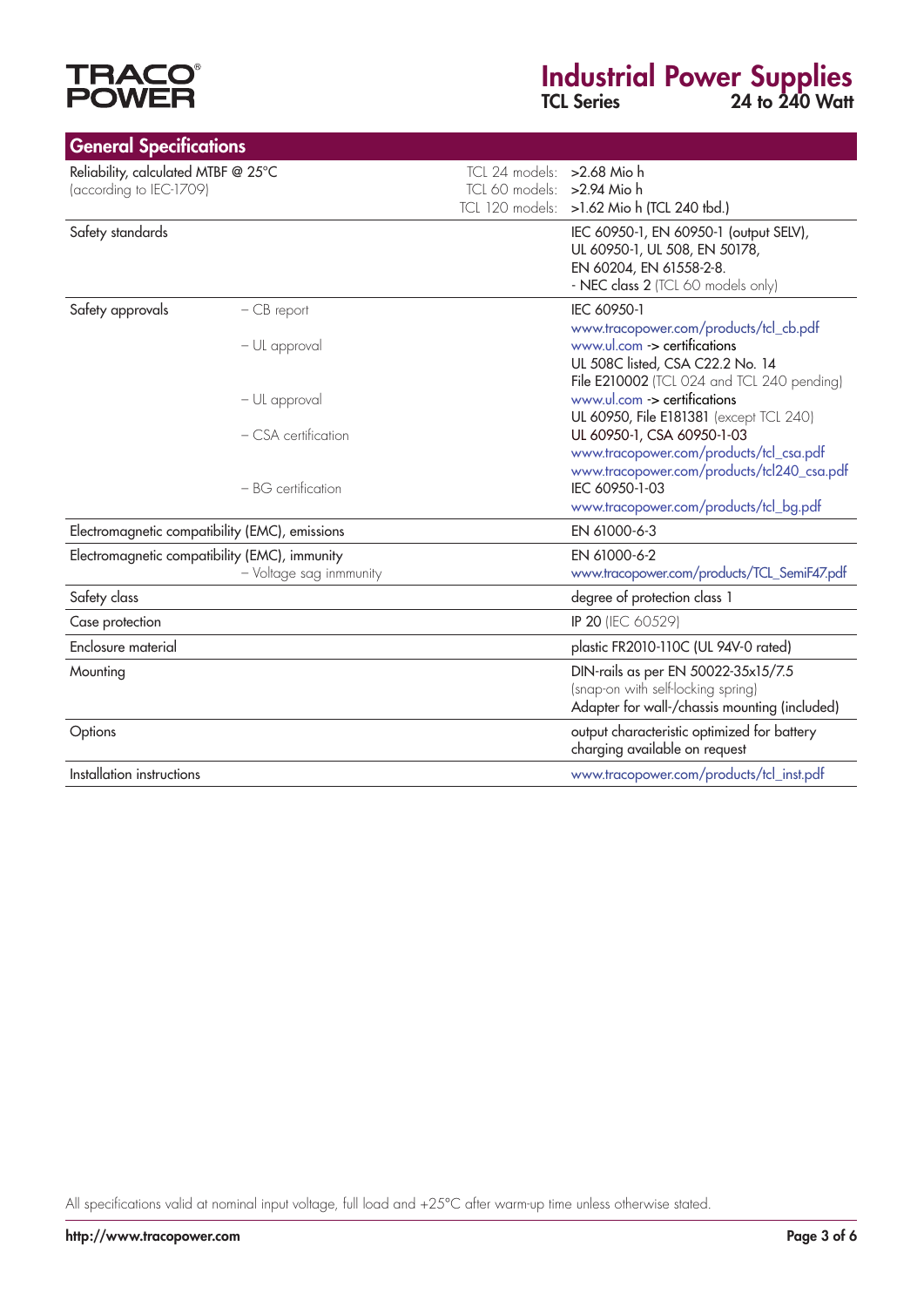#### TCL–REM240 Redundancy Module

This module enables redundant operation of any two TCL models by decoupling the 2 power supplies. It can also be used to separate sensitive loads from the main power source.



| <b>Order Code</b> | Inputs<br>Vin       | <b>Max Power</b><br>per Input | <b>Output Voltage</b>     | <b>Output Current</b><br>max. | <b>Connection</b>                  |
|-------------------|---------------------|-------------------------------|---------------------------|-------------------------------|------------------------------------|
| TCL-REM240        | $2 \times 5$ 60 VDC | 144 W                         | $V_{\text{in}}$ – 0.9 VDC | 8 A                           | detachable screw<br>terminal block |

#### **Specifications**

| Operating temperature         | $-10^{\circ}$ C to +70 $^{\circ}$ C max. (14 $^{\circ}$ F  +158 $^{\circ}$ F)<br>derating above $+40^{\circ}$ C (104 $^{\circ}$ F): 1.5 %/K |
|-------------------------------|---------------------------------------------------------------------------------------------------------------------------------------------|
| Electromagnetic compatibility | in correspondence to connected units<br>(no internal switching device)                                                                      |
| <b>Dimensions</b>             | same as model TCL 024 (see page 4)                                                                                                          |

#### Case Dimensions

#### TCL 024 and TCL-REM240 models



Dimensions in [mm], ( ) = Inch Tolerances: ±0.5 mm (±0.02)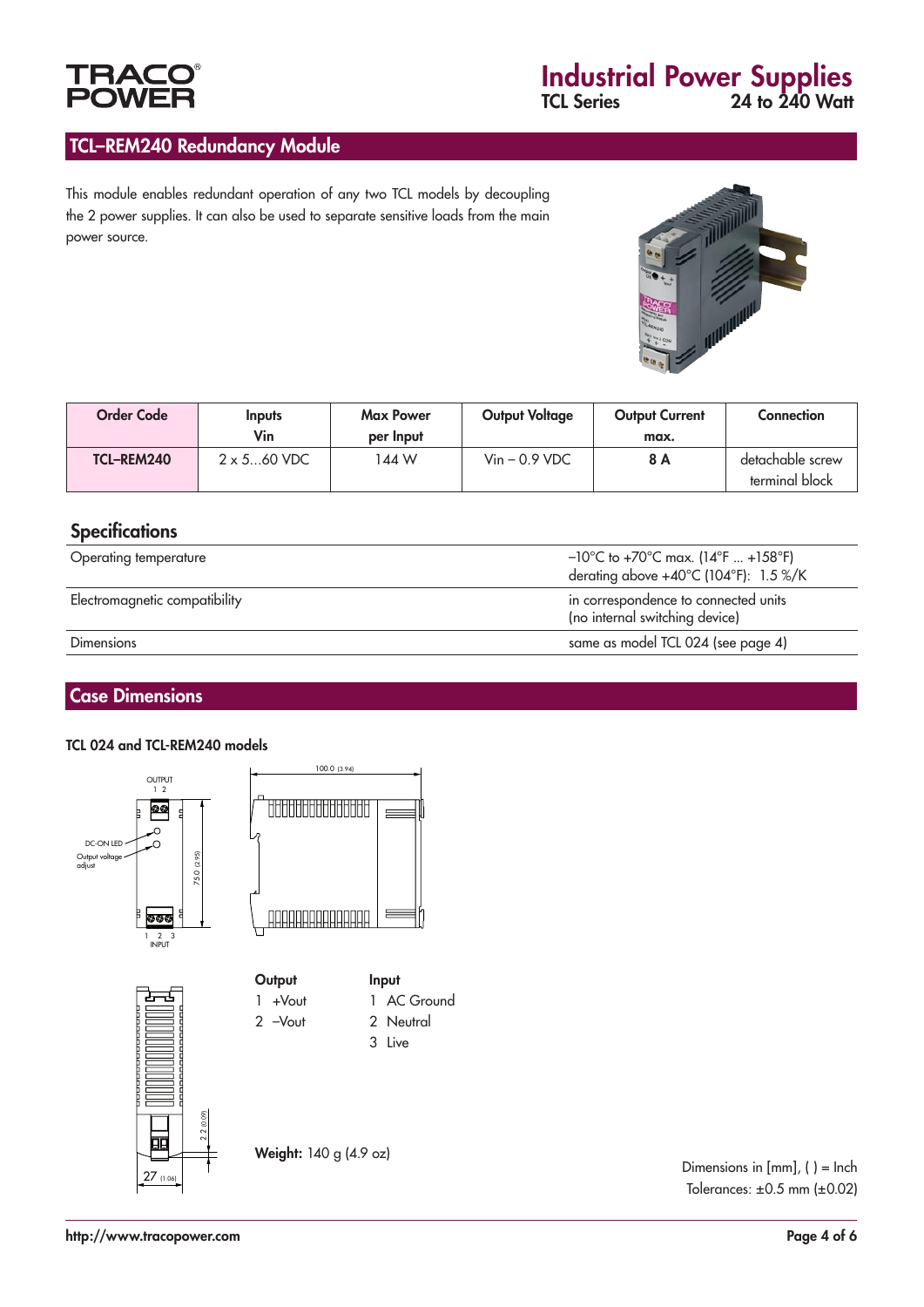

#### Case Dimensions

#### TCL 60 models











2 +Vout 2 Neutral

3 –Vout 3 Live

4 –Vout

5 Power OK

Weight: 265 g (9.4 oz)

#### TCL 120 models



Dimensions in [mm], ( ) = Inch Tolerances: ±0.5 mm (±0.02)